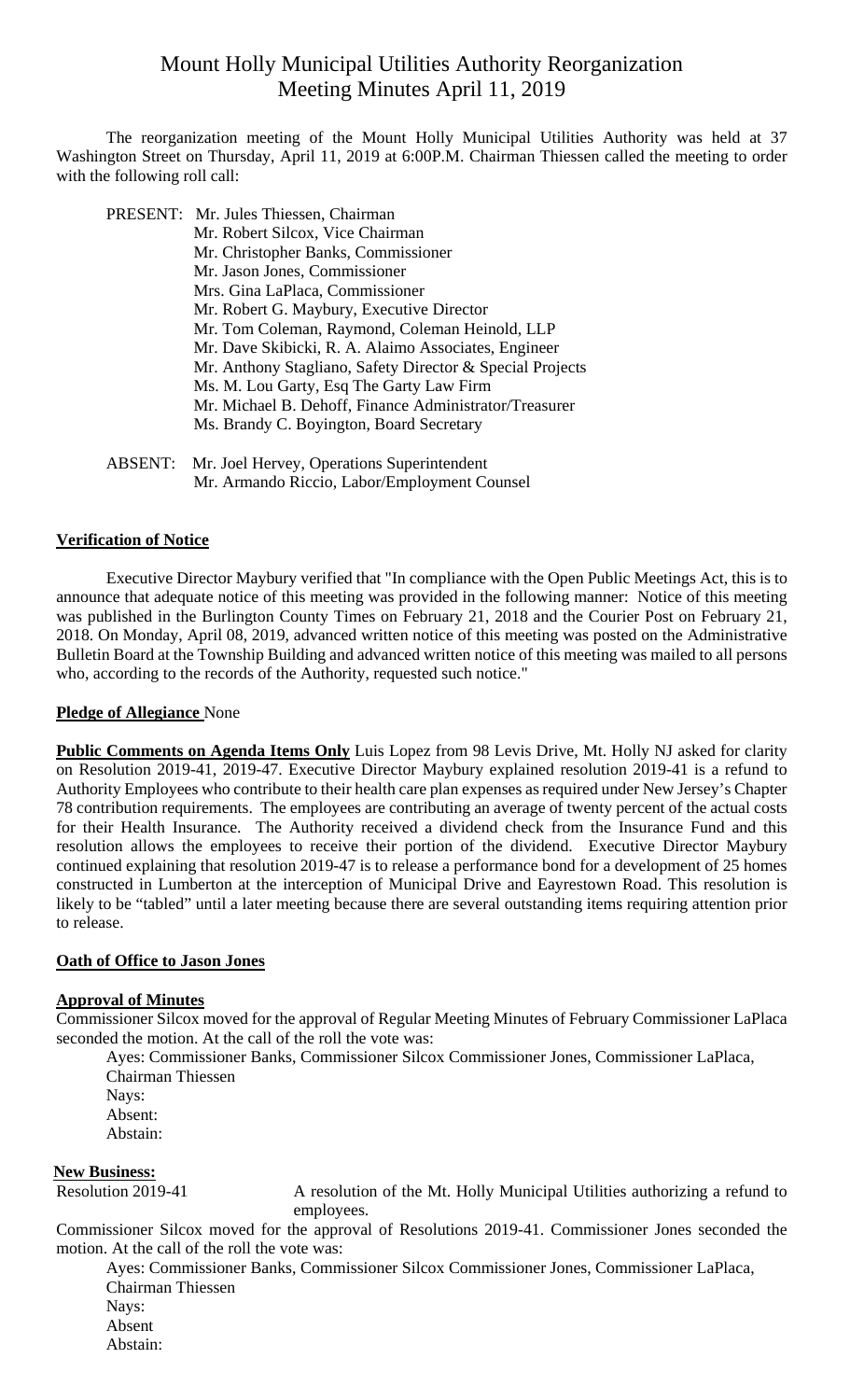Resolution 2019-46 A resolution approving **S-3** application for approval of sewer construction plans between The Mt. Holly Municipal Utilities Authority and The Colby Group, Inc (Dixie Chix) for restaurant with drive thru in the township of Mt. Holly/Lumberton.

Executive Director Maybury stated this approval allows the construction plans to be formally adopted by the Authority. Commissioner Silcox moved for the approval of Resolutions 2019-46. Commissioner LaPlaca seconded the motion. At the call of the roll the vote was:

Ayes: Commissioner Banks, Commissioner Silcox Commissioner Jones, Commissioner LaPlaca, Chairman Thiessen

Nays: Absent Abstain:

Resolution 2019-47 A resolution approving the release of performance bond for Waverly Point Lumberton Township.

Mr. Skibicki from Alaimo Associates stated he will send out a letter to the developer for the outstanding items. Commissioner Silcox moved to table Resolutions 2019-47. Commissioner LaPlaca seconded the motion. At the call of the roll the vote was:

Ayes: Commissioner Banks, Commissioner Silcox Commissioner Jones, Commissioner LaPlaca, Chairman Thiessen Navs: Absent Abstain:

Resolution 2019-48 A resolution authorizing the award of a non-fair and open contract for one Danfos/Vacon variable frequency drive.

Executive Director Maybury stated this Resolution is to purchase a variable frequency drive to control an existing turbo blower that was recently repaired and then experienced an unexpected failure. The failed blower unit was sent back to the factory in Houston where repairs will be made under warranty. The replacement drive outlined on this resolution controls this "jet engine" like blower. Out of pocket expense for the Authority are estimated at about three thousand dollars for the variable frequency drive, factory programming and other miscellaneous expenses once an insurance coverage payment is received.

Commissioner Jones moved for the approval of Resolution 2019-48. Commissioner Silcox seconded the motion. At the call of the roll the vote was:

Ayes: Commissioner Banks, Commissioner Silcox Commissioner Jones, Commissioner LaPlaca, Chairman Thiessen

Nays: Absent Abstain:

Resolution 2019-49 A resolution approving the proprietary purchase of discs for the disc filters.

Executive Director Maybury explained when the Authority upgraded the Rancocas Road treatment facility, the outdated sand filter filtration technology was replaced with a membrane type technology. The Authority is experiencing failures with these disc filter's panels. Each of the three disc filter units utilize 420 individual filter panels. During the initial installation contract, the Authority locked in a price of \$80.00 per replacement panel and the panels were expected to last approximately eight to ten-years. Executive Director Maybury continued stating the Authority has now been operating these disc filters for ten years and the time to purchase replacement panels is here. It is anticipated that replacement of one set per year at a cost of about \$33,000 per unit. Mr. Stagliano, the Authority's QPA, explained this resolution is not asking to purchase the panels, the resolution is asking for approval from the board to advertise a proprietary bid specification to purchase the replacement filters. The contract will be structured for a three-year option to buy everything in one year or to purchase over a specific period of time. Commissioner Silcox moved for the approval of Resolution 2019-49. Commissioner LaPlaca seconded the motion. At the call of the roll the vote was:

Ayes: Commissioner Banks, Commissioner Silcox Commissioner Jones, Commissioner LaPlaca, Chairman Thiessen Nays: Absent

Abstain: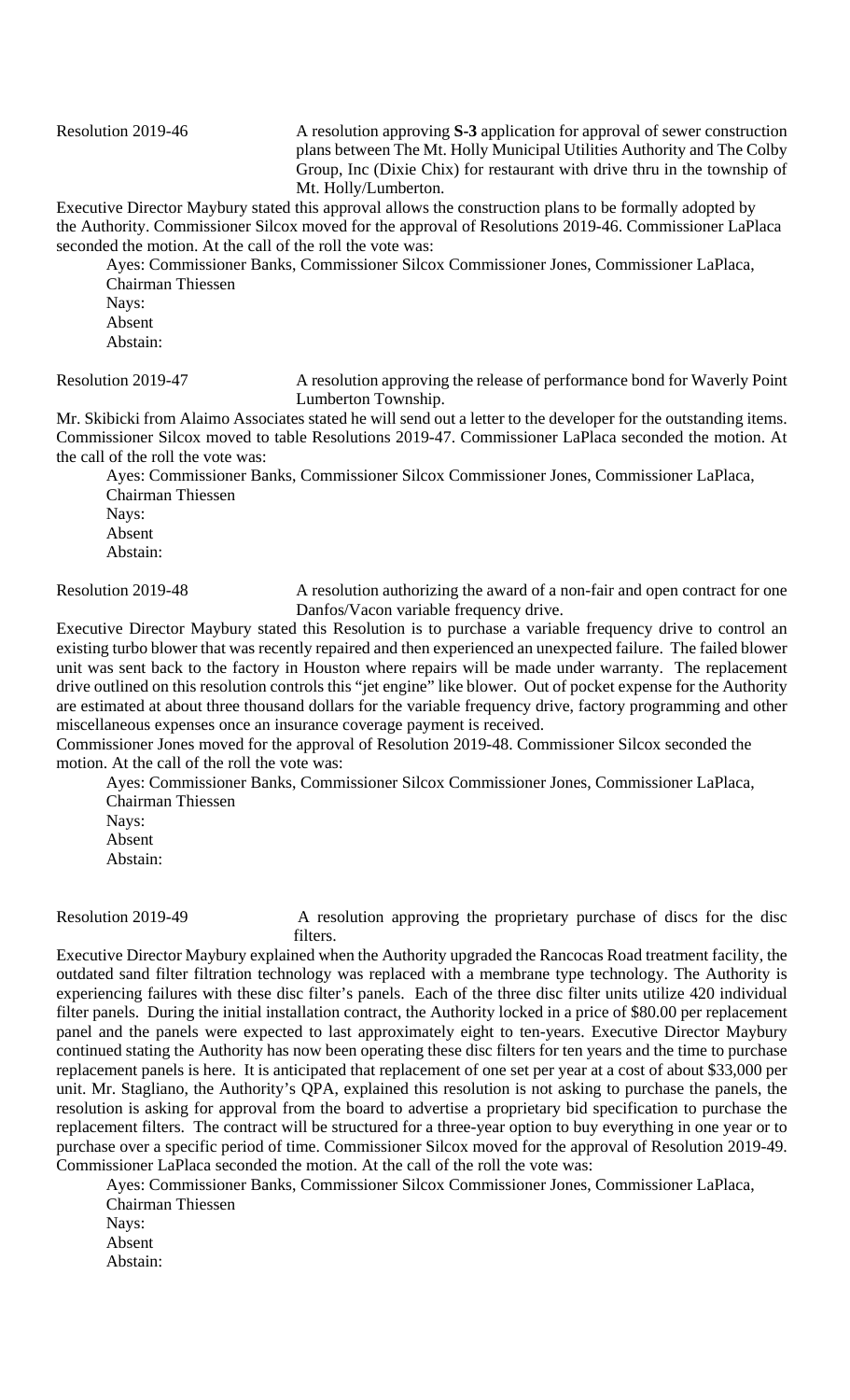### **Consent Agenda**:

"All items listed with an asterisk (\*) are considered routine by the Authority and will be enacted by one motion. Should a Commissioner wish to discuss a consent agenda item separately, that item can be removed from the consent agenda and considered in its normal sequence."

| *Resolution 2019-37               | A resolution approving the operating expenses for the month of February |
|-----------------------------------|-------------------------------------------------------------------------|
|                                   | 2019.                                                                   |
| *Resolution 2019-38               | A resolution approving the sewer refunds for the month of February      |
|                                   | 2019.                                                                   |
| <i><b>*Resolution 2019-39</b></i> | A resolution approving the expenditures for the month of February 2019  |
|                                   | from the escrow fund.                                                   |
| <i><b>*Resolution 2019-40</b></i> | A resolution approving the expenditures for the month of February 2019  |
|                                   | from the improvement replacement fund.                                  |
| <i><b>*Resolution 2019-42</b></i> | A resolution approving the operating expenses for the month of March    |
|                                   | 2019.                                                                   |
| <i><b>*Resolution 2019-43</b></i> | A resolution approving the sewer refunds for the month of March 2019.   |
| <i><b>*Resolution 2019-44</b></i> | A resolution approving the expenditures for the month of March 2019     |
|                                   | from the escrow fund.                                                   |
| <i><b>*Resolution 2019-45</b></i> | A resolution approving the expenditures for the month of March 2019     |
|                                   | from the improvement replacement fund.                                  |

Commissioner Silcox moved for the approval of Resolutions 2019-37 through 2019-45. Commissioner LaPlaca seconded the motion. At the call of the roll the vote was:

Ayes: Commissioner Banks, Commissioner Silcox Commissioner Jones, Commissioner LaPlaca, Chairman Thiessen Nays: Absent Abstain:

#### **Communications** None

**To be presented by the public** Luis Lopez from 98 Levis Drive, Mt. Holly NJ asked if there were any updates on the solar fields located at 26 Maple Avenue, Waverly Point location and if there are radiation detectors at the Authority's treatment facilities. Executive Director Maybury answered Mr. Lopez stating there are no updates on the solar panels nor are there radiation detector at either treatment facility. Luis Lopez asked if the infrastructure at Waverly point was installed and Executive Director Maybury confirmed it is installed and there are a few outstanding punch list items for the developer to handle before release of the performance bond.

**Report of the Executive Director** The Report of the Executive Director was received. Executive Director Maybury wanted to recognize two Authority retirees; Russ Lingle III, who worked as an operator/supervisor for 36 years retired on February 28, 2019. Chris Rabeau, who has had a long and successful career in the Authority's Laboratory will be leaving on April 30, 2019. Both of these employees will be missed and we wish them well on their new life paths. Executive Director Maybury continued explaining a new restaurant will be opening next week, Deb's Jamaican Pot Restaurant located at 38 High Street. Soil boring will start for the Garden Street Pump Station on April 22<sup>nd</sup>. The Fernmoor working on the apartments at the former Lakes Appliance located at 73 Washington Street is preparing to do a sewer replacement from their building into the Washington Street sewer main. Richard May, a business owner from Lumberton is interested in connecting his business and the former Flanagan's Towing property to the Ark Road pumping station. A few dates to remember; Career Day on 4/12/2019 will be attended by Authority employees at the F.W. Holbein School and on May 4, 2019 a Rain Barrel making event will be held at the Maple Avenue Treatment Facility.

**Report of the Engineer** The Report of the Engineer was received. Mr. Skibicki stated he will be issuing the Authority a hydraulic analyst letter for the Wellington Farms project in Lumberton.

**Report of the Operations Superintendent** The Report of the Operations Superintendent was received. Executive Director Maybury stated on behalf of the Operations Superintendent the Authority had an NJDEP inspection on March 22, 2019 and today a letter was received from the inspector and the Authority passed the inspection. Executive Director Maybury followed with a "great job" to the collections staff as the Authority continues to receive positive feedback from regulatory inspectors.

**Report of the Safety Director and Special Projects** The Report of the Safety Director was received. Nothing to add.

**Report of the Solicitor** Nothing to add.

**Report of the Finance Administrator/Treasurer** The Report of the Finance Administrator was received. The field work for the Audit is complete, waiting on the state pension report and hope to have on the May's agenda for acceptance.